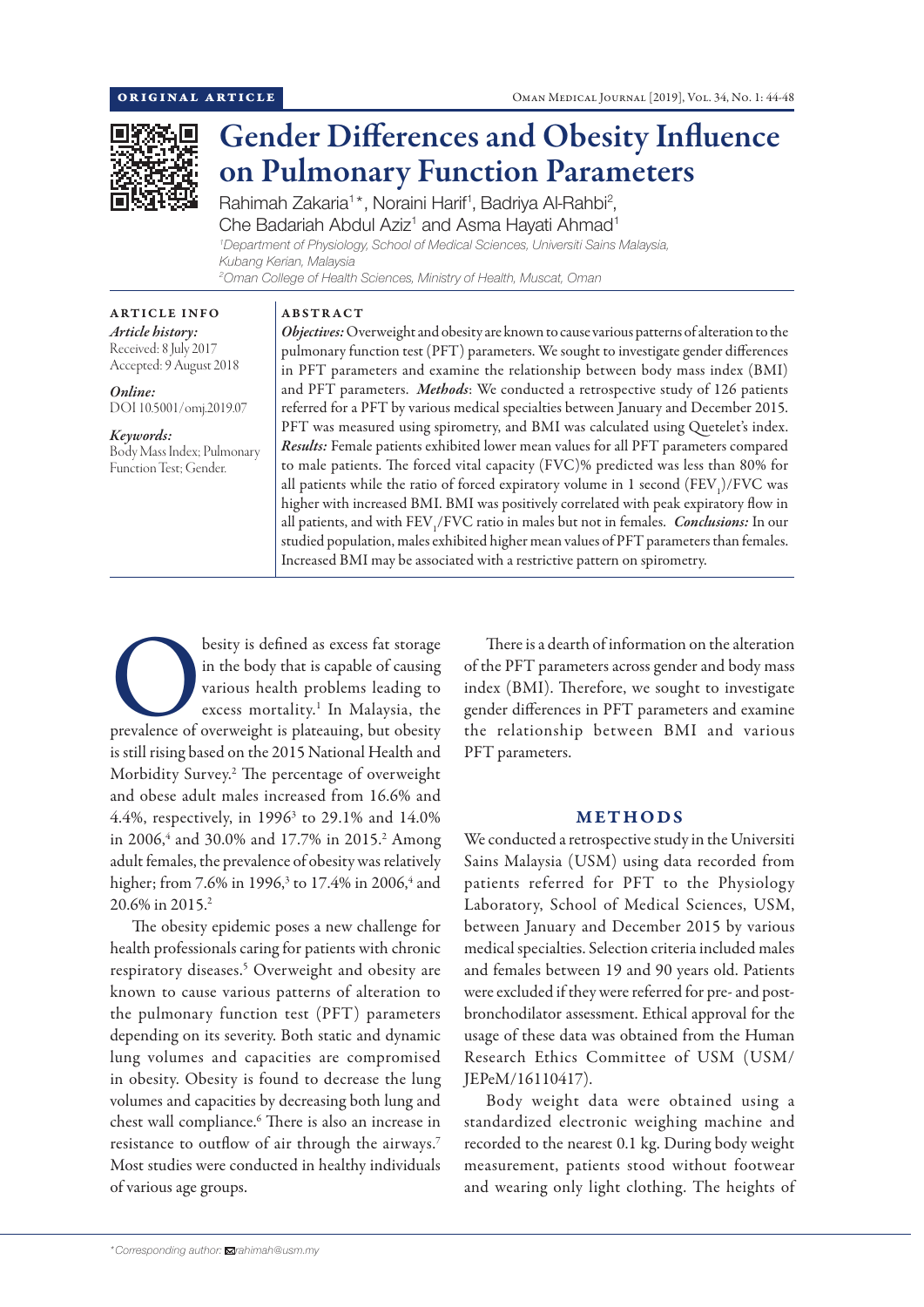| Parameter       | Male<br>$(n = 85)$ | Female<br>$(n = 41)$ | Mean difference<br>$(95\% \text{ CI})$ | t-statistic<br>(df) | $p$ -value* |
|-----------------|--------------------|----------------------|----------------------------------------|---------------------|-------------|
| Age, years      | $61.7 + 13.2$      | $53.2 \pm 14.2$      | $8.55(3.44 - 13.65)$                   | 3.31(124.0)         | 0.001       |
| <b>BMI</b>      | $24.8 + 5.1$       | $25.4 + 6.2$         | $-0.53(-2.61-1.54)$                    | $-0.51(124.0)$      | 0.612       |
| FVC% predicted  | $71.2 \pm 18.4$    | $57.6 \pm 19.9$      | 13.54 (6.42-20.67)                     | 3.76(124.0)         | ${}< 0.001$ |
| FEV,% predicted | $67.6 + 22.2$      | $56.4 \pm 19.1$      | $11.16(3.14 - 19.17)$                  | 2.76(124.0)         | 0.007       |
| FEV / FVC ratio | $74.6 \pm 13.4$    | $82.6 + 12.4$        | $-4.60$ $(-10.41 - 1.21)$              | $-1.57(124.0)$      | 0.119       |
| PEF, L/sec      | $4.5 \pm 1.9$      | $2.9 \pm 1.3$        | $1.59(0.99 - 2.17)$                    | 5.34(107.1)         | ${}< 0.001$ |

| Table 1: Mean values of PFT parameters among male and female patients. |  |  |
|------------------------------------------------------------------------|--|--|
|------------------------------------------------------------------------|--|--|

*PFT: pulmonary function test; CI: confidence interval; BMI: body mass index; FVC: forced vital capacity; FEV1: forced expiratory volume in 1 second; PEF: peak expiratory flow .*

*Values are means±stRahimah Zakaria, et al.Rahimah Zakaria, et al.andard deviation unless otherwise specified. \*p < 0.050 by independent t-test.*

the patients were measured using the stadiometer and recorded to the nearest centimeter. BMI was calculated using Quetelet's index.<sup>8</sup> Subjects were stratified by BMI ranges as per WHO classification: Underweight  $(< 18.5 \text{ kg/m}^2)$ , normal weight (18.5) to 25.0 kg/m<sup>2</sup>), overweight (25.0 to 30.0 kg/m<sup>2</sup>), and obese ( $>$  30.0 kg/m<sup>2</sup>).

Spirometry was performed to measure pulmonary function by experienced laboratory technicians using automated testing equipment (Cosmed Pony FX Desktop Spirometer, USA) according to recommended standards by the American Thoracic Society.<sup>9</sup> The test was performed while patients were standing or seated on stiff chairs, in rooms with adequate ventilation and stable temperature (environmental temperature between 29°C and 33°C). Patients were instructed to sit comfortably and breathe normally three times and then take a deep breath and breathe out forcefully. All steps were repeated three times and the best results according to their predicted values were selected and recorded.

Data entry and statistical analysis were performed using SPSS Statistics (IBM Corp. Released 2013. IBM SPSS Statistics for Windows, Version 22.0. Armonk, NY: IBM Corp). Values were reported as means±standard deviation (SD) unless otherwise specified. A *p*-value < 0.050 was considered significant in all analyses. The PFT data was recorded as an absolute value and predicted value based on gender, age, weight, and height. Comparison between genders was performed using Student's *t*-test while comparison across BMI subgroups was performed using analysis of variance (ANOVA) with post-hoc testing of significant variables with Bonferroni adjustment for multiple comparisons. Pearson's correlation coefficient was used to measure the relationship between BMI and PFT parameters.

## RESULTS

Our study included 126 patients (85 males and 41 females) aged 19–90 years referred for a PFT between January and December 2015. Male patients were older than female patients  $(61.7 \pm 13.2 \text{ vs.}$  $53.2 \pm 14.2$  years).

The mean values of PFT parameters of male and female patients are shown in Table 1. There was a significant difference in the mean age between males and females ( $p = 0.001$ , 95% confidence interval (CI): 3.44–13.65). There were also significant differences in the mean values for forced vital capacity (FVC)% predicted (*p* < 0.001, 95% CI: 6.42–20.67), forced expiratory volume in 1 second  $(FEV_1)\%$  predicted (*p =* 0.007, 95% CI: 3.14–19.17) and peak expiratory flow (PEF) (*p* < 0.001, 95% CI: 0.99– 2.17). The mean values for FVC% predicted,  $\rm FEV_1\%$ predicted, and PEF were higher in males compared to females: 71.2±18.4 vs. 57.6±19.9, 67.6±22.2 vs. 56.4 $\pm$ 19.1, and 4.5 $\pm$ 1.9 vs. 2.9 $\pm$ 1.3, respectively. However, the mean values for  $\rm FEV_{1}/FVC$  ratio and BMI between males and females were not significantly different.

Our results showed no significant differences in the mean values for FVC% predicted,  $\rm FEV_1\%$ predicted,  $\text{FEV}_1/\text{FVC}$  ratio, PEF, and mean age among the BMI categories [Table 2].

Table 3 shows the results of Pearson correlation between BMI and various PFT parameters. The results showed a significant but weak positive correlation between BMI and  $\text{FEV}_1/\text{FVC}$  ratio,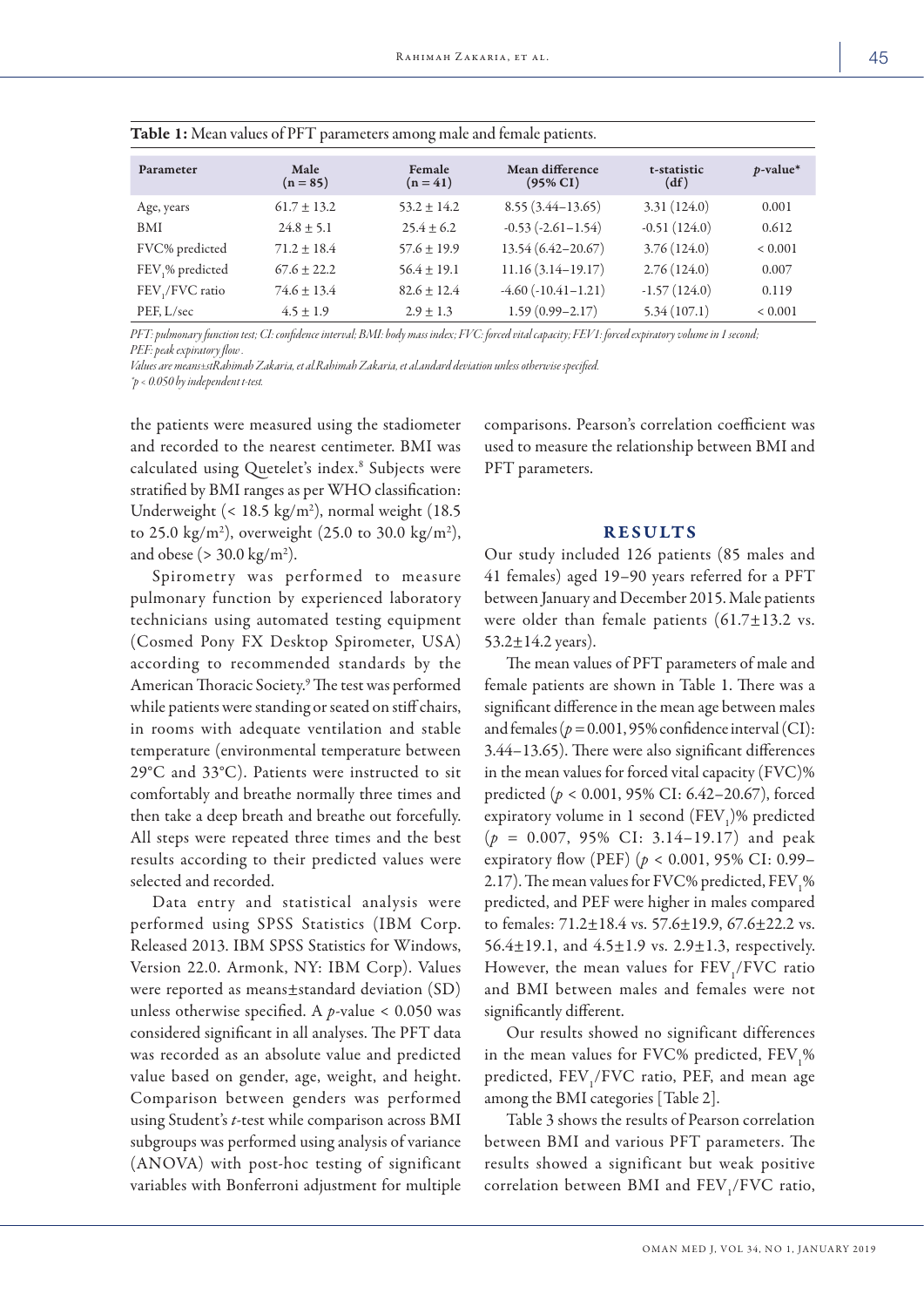| $\sigma$ T                   |                 |                 | $\sigma$        |                 |
|------------------------------|-----------------|-----------------|-----------------|-----------------|
| Variable                     | Underweight     | Normal weight   | Overweight      | Obese           |
| Sex, n                       | 11              | 53              | 43              | 17              |
| Male                         | 8               | 36              | 30              | 9               |
| Female                       | 3               | 17              | 13              | 8               |
| Age, years                   | $63.1 \pm 22.4$ | $61.0 \pm 14.2$ | $56.1 \pm 12.3$ | $56.8 \pm 11.2$ |
| Male                         | $68.8 \pm 22.6$ | $63.0 \pm 13.0$ | $59.4 \pm 10.5$ | $58.7 \pm 11.4$ |
| Female                       | $48.0 \pm 15.7$ | $57.3 \pm 16.0$ | $48.1 \pm 12.5$ | $54.8 \pm 11.3$ |
| FEV <sub>1</sub> % predicted | $60.2 \pm 19.4$ | $63.4 \pm 24.4$ | $67.4 \pm 20.4$ | $62.9 \pm 18.4$ |
| Male                         | $63.5 \pm 20.9$ | $67.1 \pm 24.9$ | $70.0 \pm 20.3$ | $65.1 \pm 21.1$ |
| Female                       | $51.4 \pm 13.7$ | $53.7 \pm 21.3$ | $58.8 \pm 20.1$ | $60.5 \pm 15.9$ |
| FVC% predicted               | $64.2 \pm 17.7$ | $66.7 \pm 22.3$ | $69.8 \pm 18.7$ | $60.5 \pm 16.6$ |
| Male                         | $66.9 \pm 18.7$ | $72.7 \pm 19.6$ | $72.9 \pm 17.2$ | $63.3 \pm 17.6$ |
| Female                       | $56.8 \pm 15.0$ | $53.6 \pm 22.2$ | $63.4 \pm 20.7$ | $57.4 \pm 16.0$ |
| FEV,/FVC ratio               | $75.7 \pm 16.6$ | $76.0 \pm 14.4$ | $78.2 \pm 10.9$ | $84.6 \pm 5.9$  |
| Male                         | $74.6 \pm 18.1$ | $71.4 \pm 14.5$ | $76.7 \pm 12.0$ | $81.3 \pm 4.3$  |
| Female                       | $78.6 \pm 14.6$ | $83.8 \pm 13.0$ | $78.5 \pm 14.1$ | $88.2 \pm 5.4$  |
| PEF, L/sec                   | $3.2 \pm 1.6$   | $3.7 \pm 2.1$   | $4.5 \pm 1.6$   | $4.4 \pm 1.8$   |
| Male                         | $3.5 \pm 1.8$   | $4.2 \pm 2.1$   | $5.0 \pm 1.5$   | $5.1 \pm 2.0$   |
| Female                       | $2.5 \pm 0.5$   | $2.4 \pm 1.4$   | $3.3 \pm 1.3$   | $3.6 \pm 1.3$   |

Table 2: Demographic data and mean values of PFT parameters among various BMI subgroups.

*PFT: pulmonary function test; BMI: body mass index; FEV1: forced expiratory volume at 1 second; FVC: forced vital capacity; PEF: peak expiratory flow.* 

*Values are means±standard deviation unless otherwise specified.*

*\*p < 0.050 vs. normal weight.*

and between BMI and PEF. There were no significant correlations between BMI and the other parameters.

Table 3: Pearson correlation between BMI and PFT parameters.

| Correlation of<br><b>BMI</b> with | <b>Pearson correlation</b><br>coefficient, r | <i>p</i> -value |
|-----------------------------------|----------------------------------------------|-----------------|
| FEV <sub>1</sub> % predicted      | 0.079                                        | 0.379           |
| Male                              | 0.093                                        | 0.398           |
| Female                            | 0.097                                        | 0.548           |
| FVC% predicted                    | $-0.033$                                     | 0.716           |
| Male                              | $-0.029$                                     | 0.792           |
| Female                            | $-0.003$                                     | 0.983           |
| FEV / FVC ratio                   | 0.262                                        | $0.003**$       |
| Male                              | 0.277                                        | $0.010*$        |
| Female                            | 0.234                                        | 0.142           |
| PEF, L/sec                        | 0.282                                        | $0.001**$       |
| Male                              | 0.308                                        | $0.004**$       |
| Female                            | 0.408                                        | $0.008**$       |

*BMI: body mass index; PFT: pulmonary function test; FEV1: forced expiratory volume in 1 second; FVC: forced vital capacity; PEF: peak expiratory flow.*

*\*Correlation significant at the 0.05 level (two-tailed).*

*\*\*Correlation significant at the 0.01 level (two-tailed).*



## DISCUSSION

Our study had three main findings: 1) male patients had higher mean values of all PFT parameters compared to females, 2) there were no significant differences in the mean values of PFT parameters among various BMI categories, and 3) there were significant weak positive correlations between BMI and  $\rm FEV_{1}/FVC$  ratio, as well as between BMI and PEF. The effects of BMI on PFT parameters were more pronounced in males than females.

Our data analyses on the mean values of PFT parameters between genders revealed significant gender differences for FVC% predicted,  $\rm FEV_1\%$ predicted, and PEF despite no difference in their BMI. Our results correspond with other studies that reported higher mean values of PFT parameters in male patients compared to females.<sup>10,11</sup> This trend, however, contrasts with another report where females exhibited higher PFT parameters compared to males.12 Several other studies, reported no significant gender differences in the pulmonary function profiles in the sample studied.13–16 Possible explanations on the gender differences include differences in lung geometry between the genders; females, on average, would be expected to have smaller airways and lung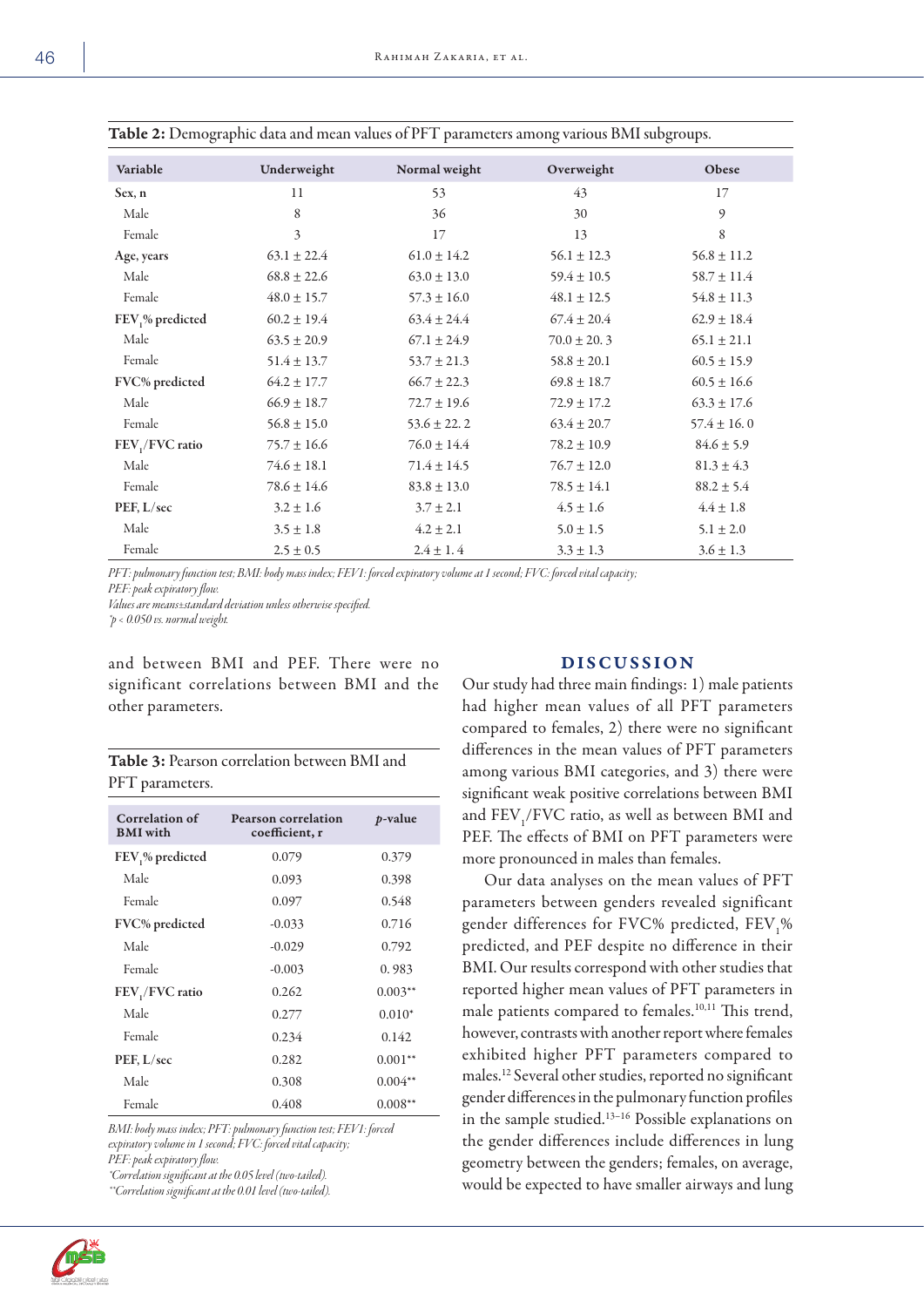volumes than males.17 Hormonal differences may be another contributing factor.18

# Despite no significant difference in the PFT parameters among the various BMI categories, the  $\mathrm{FEV}_1/\mathrm{FVC}$  ratio demonstrated an increasing trend with increasing BMI ranges in our study. We also found a significant, albeit weak, positive correlation between BMI and  $\rm FEV_{1}/FVC$  ratio as well as between BMI and PEF. These findings suggest the restrictive effects of increased BMI as all our patients exhibited FVC < 80%. This phenomenon has also been reported in other earlier studies.<sup>12,19-21</sup>

A previous study looked at the relationship between obesity and airway obstruction and found that obese participants were at lower risk for airflow obstruction.19 The authors concluded that mechanisms other than airflow obstruction may be responsible for dyspnea in their obese population.19

In another study, the effect of BMI on pulmonary function in Japanese patients attending general clinics was investigated.20 The researchers found that patients with higher BMI had less obstructive pulmonary dysfunction compared to normal BMI patients and concluded that high BMI status alone might be inappropriate as a predictor of obstructive lung dysfunction, particularly in populations with a low prevalence of obesity.

Moreover, one study found a restrictive pulmonary function profile in obesity specific to non-asthmatics.21 Similar findings were noted in another study whereby a significant increase in the  $\rm FEV_{1}/FVC$  ratio demonstrated throughout increasing BMI ranges is suggestive of the restrictive effects of increased BMI.<sup>12</sup>

Other investigators found that obesity does not have an effect on the spirometry tests (except PEF) among healthy non-smoking Saudi adults.<sup>22</sup> This discrepancy could be due to the differences in the study populations as our study included both smokers and non-smokers. In addition, Biring et al,14 found a reduction in expiratory reserve volume, FVC, FEV<sub>1</sub>, functional residual capacity, forced expiratory flow 25–75%, and maximum voluntary ventilation in their study on adults with extreme obesity. Our study population categorized adults with  $\text{BMI} > 30.0 \text{ kg/m}^2$  as obese and did not further subcategorized obese into class I (30.0 to  $<$  35.0), II (35.0 to  $<$  40.0), and III or extreme obesity (40.0 or higher).

## **CONCLUSION**

Males have higher mean values of PFT parameters than females, and a higher BMI seems to be associated with a restrictive pattern on spirometry.

### *Disclosure*

The authors declared no conflict of interest. No funding was received for this study.

#### references

- 1. Sørensen TI. Obesity defined as excess storage of inert triglycerides–do we need a paradigm shift? Obes Facts  $2011;4(2):91-94.$
- 2. Institute for Public Health (IPH) National Health and Morbidity Survey 2015 (NHMS 2015). Vol. II: Non-Communicable Diseases, Risk Factors & Other Health Problems. Kuala Lumpur: Ministry of Health Malaysia; 2015: page 49.
- 3. Fatimah S, Tahir A, Siti S, Maimunah AH. Nutritional status of adults aged 18 years and above, the Second National Health and Morbidity Survey, Ministry of Health Malaysia, Putrajaya, 1997.
- 4. Institute for Public Health (IPH) The Third National Health and Morbidity Survey (NHMS III) 2006, Nutritional Status. Kuala Lumpur: Ministry of Health Malaysia; 2006: page 59-60.
- 5. Poulain M, Doucet M, Major GC, Drapeau V, Sériès F, Boulet LP, et al. The effect of obesity on chronic respiratory diseases: pathophysiology and therapeutic strategies. CMAJ 2006 Apr;174(9):1293-1299.
- 6. Naimark A, Cherniack RM. Compliance of the respiratory system and its components in health and obesity. J Appl Physiol 1960 May;15:377-382.
- 7. Rubinstein I, Zamel N, DuBarry L, Hoffstein V. Airflow limitation in morbidly obese, nonsmoking men. Ann Intern Med 1990 Jun;112(11):828-832.
- 8. Garrow JS, Webster J. Quetelet's index (W/H2) as a measure of fatness. Int J Obes 1985;9(2):147-153.
- 9. American Thoracic Society. Standardization of spirometry: 1994 update. Am J Respir Crit Care Med 1995 Sep;152(3):1107-1136.
- 10. Ostrowski S, Barud W. Factors influencing lung function: are the predicted values for spirometry reliable enough? J Physiol Pharmacol 2006 Sep;57(Suppl 4):263-271.
- 11. Shimray AJ, Kanan W, Jamatia SN, Roel S, Kom LB, Oumanath F, et al. Gender difference in spirometric lung functions in chronic obstructive pulmonary disease patients attending rims hospital out-patient department. IOSR-JDMS 2014 Sep;13(9):49-51 .
- 12. Banerjee J, Roy A, Singhamahapatra A, Dey PK, Ghosal A, Das A. Association of body mass index (BMI) with lung function parameters in non-asthmatics identified by spirometric protocols. J Clin Diagn Res 2014 Feb;8(2):12- 14.
- 13. Emirgil C, Sobol BJ. The effects of weight reduction on pulmonary function and the sensitivity of the respiratory center in obesity. Am Rev Respir Dis 1973 Oct;108(4):831- 842.
- 14. Biring MS, Lewis MI, Liu JT, Mohsenifar Z. Pulmonary physiologic changes of morbid obesity. Am J Med Sci 1999 Nov;318(5):293-297.
- 15. Zerah F, Harf A, Perlemuter L, Lorino H, Lorino AM, Atlan G. Effects of obesity on respiratory resistance. Chest 1993 May; 103(5): 1470-1476.
- 16. Jones RL, Nzekwu MM. The effects of body mass index on lung volumes. Chest 2006 Sep;130(3):827-833.
- 17. Brooks LJ, Byard PJ, Helms RC, Fouke JM, Strohl KP.